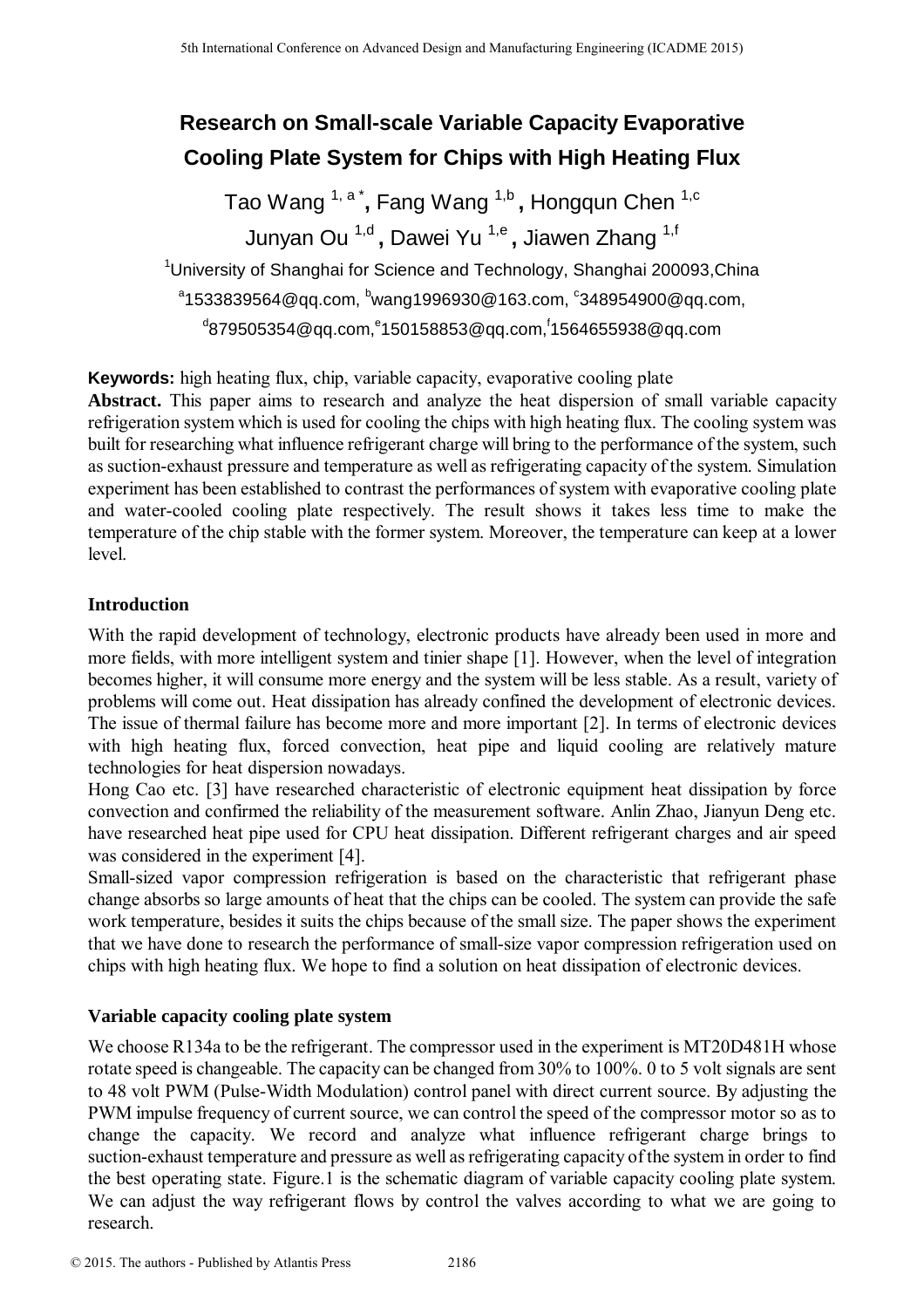

1:compressor 2:valve 3:water tank 4:water-cooled cooling plate 5:analog chip 6:water pump 7: evaporative cooling plate 8:capillary 9:fan 10:condenser Figure.1 Variable capacity cooling plate system

#### **Analysis of experiment results for evaporative cooling plate system.**

**Influence to suction-exhaust temperature.** In order to know the relationship between refrigerant charge and suction-exhaust temperature, we have recorded the changing circumstance when the compressor rotates at the speed of 1800r/min, 3600r/min and 4200r/min respectively. Figure.2-4 shows the results.

The results show that suction-exhaust temperature declines when refrigerant charge increases within limits. It's known that when the compressor rotates at a certain speed, heat of superheating in the exit of the evaporative cold drawing will decrease as refrigerant charge increases. Compression process of the compressor is assumed to be adiabatic.

The decrease of superheating heat causes the decrease of the suction temperature. We think the pressure ratio is almost invariant, so that the exhaust temperature decreases as well. In addition, when refrigerant charge surpasses 75 kilos, the suction-exhaust temperature is almost stable.

**Influence to suction-exhaust pressure.** In order to know the relationship between refrigerant charge and suction-exhaust pressure, we have also recorded the changing circumstance when the compressor rotates at the speed of 1800r/min, 3600r/min and 4200r/min respectively. Figure.5-7 shows the results.

We can see that suction-exhaust pressure increases when refrigerant charge increases within limits. It's known when refrigerant charge increases, compressor suction amount per unit of volume is less than gaseous refrigerant in the cooling plate. So that there will be more gaseous refrigerant in the cooling plate, causing the suction pressure to increase. Meanwhile refrigerant can't pass the capillary in time as the flow of the refrigerant increases, causing the exhaust pressure to increase. We can also find that when refrigerant charge surpasses 75 kilos, the suction-exhaust pressure is almost stable.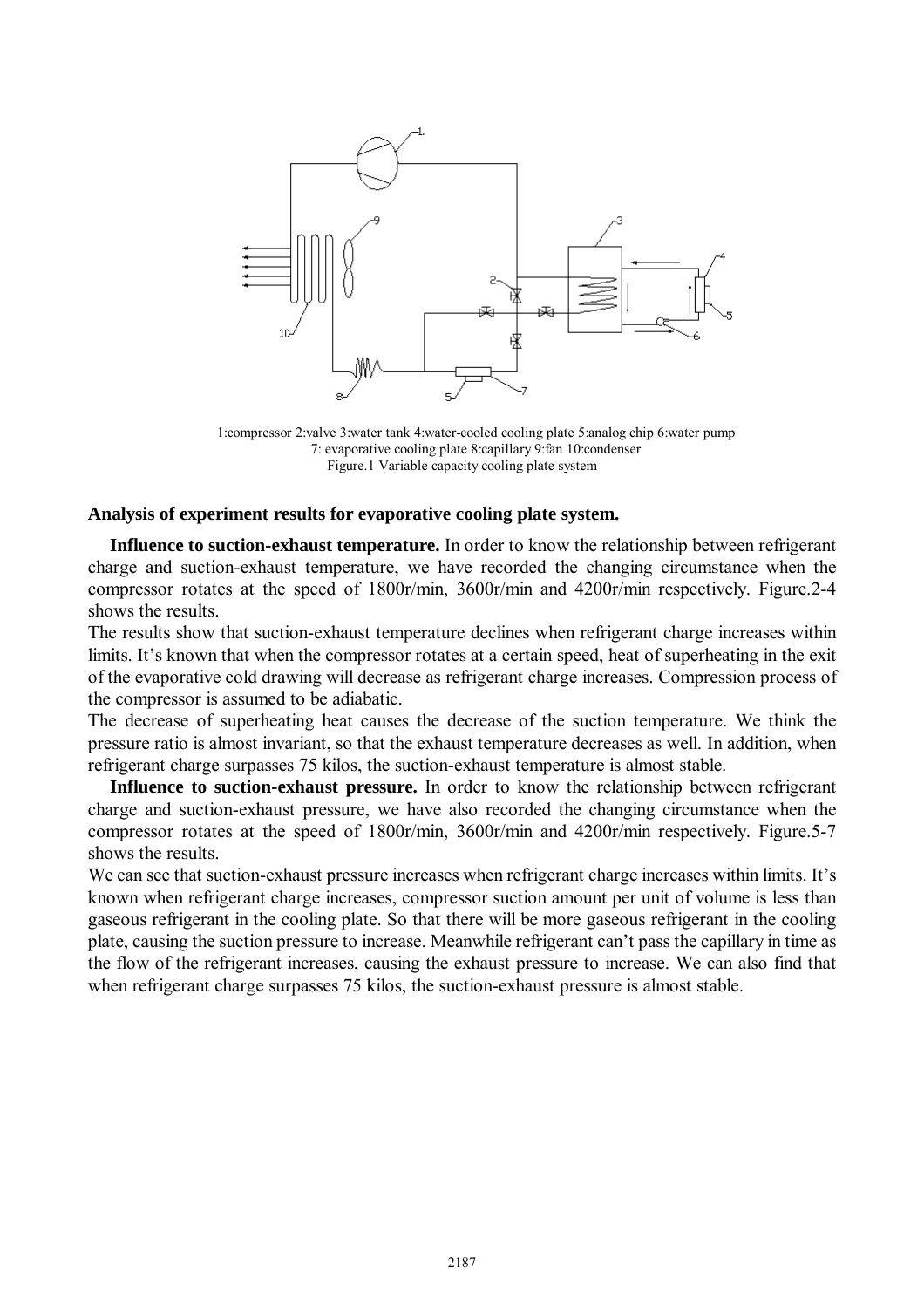

suction-exhaust temperature at the speed of 1800r/min suction-exhaust temperature at the speed of 3600r/min







Figure.2The relationship between refrigerant charge and Figure.3The relationship between refrigerant charge and



Figure.4The relationship between refrigerant charge and Figure.5The relationship between refrigerant charge and suction-exhaust temperature at the speed of 4200r/min suction-exhaust pressure at the speed of 1800r/min



suction-exhaust pressure at the speed of 3600r/min suction-exhaust pressure at the speed of 4200r/min

Figure.6The relationship between refrigerant charge and Figure.7The relationship between refrigerant charge and

**Influence to refrigerating capacity of the system**. Figure8. is the relationship between refrigerant charge and refrigerating capacity under different compressor rotating rates. At the former state,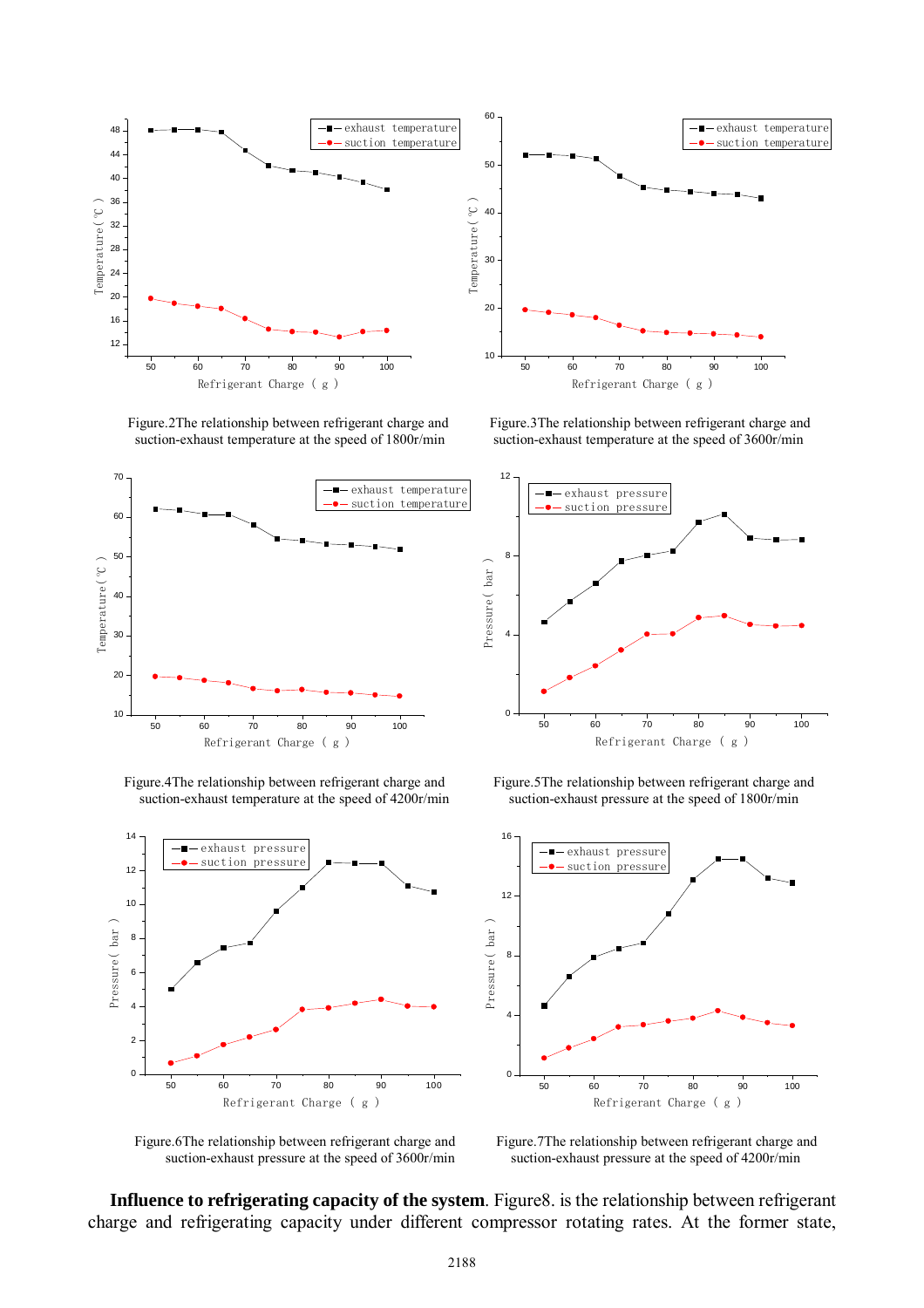refrigerating capacity keeps increasing along with the increase of refrigerant charge, which makes the effective heat exchange area increase. But, it decreases after reaching a top state. Because evaporating temperature and pressure will rise if refrigerant charge continues being increased. We can see that as for cooling system there exists the most optimal state. To increase or decrease refrigerant charge from this state will effect evaporating and condensing temperature as well as pressure. And then refrigerating capacity of the system will decline [5][6].



Figure.8 The relationship between refrigerant charge and refrigerating capacity under different compressor rotating rates.

#### **Contrast of evaporative cooling plate and water-cooled cooling plate**

According to the analysis, we use 70 kilos refrigerant to contrast the cooling ability of evaporative cooling plate and water-cooled cooling plate to cool 100W and 200W simulative chips respectively.Figure.9 and Figure.10 show the results.



We can find that when the power of the chip is 100W and 200W, evaporative cooling plate can keep the temperature under  $52^{\circ}$ C and  $56.1^{\circ}$ C respectively, compared with  $57^{\circ}$ C and  $64^{\circ}$ C cooled by water-cooled cooling plate. They all meet requirements of chips to work safely. But, it shows that the evaporative cooling plate can make the temperature stable more quickly. It takes water-cooled cooling plate almost 5 times time to cool the chip under the same condition.